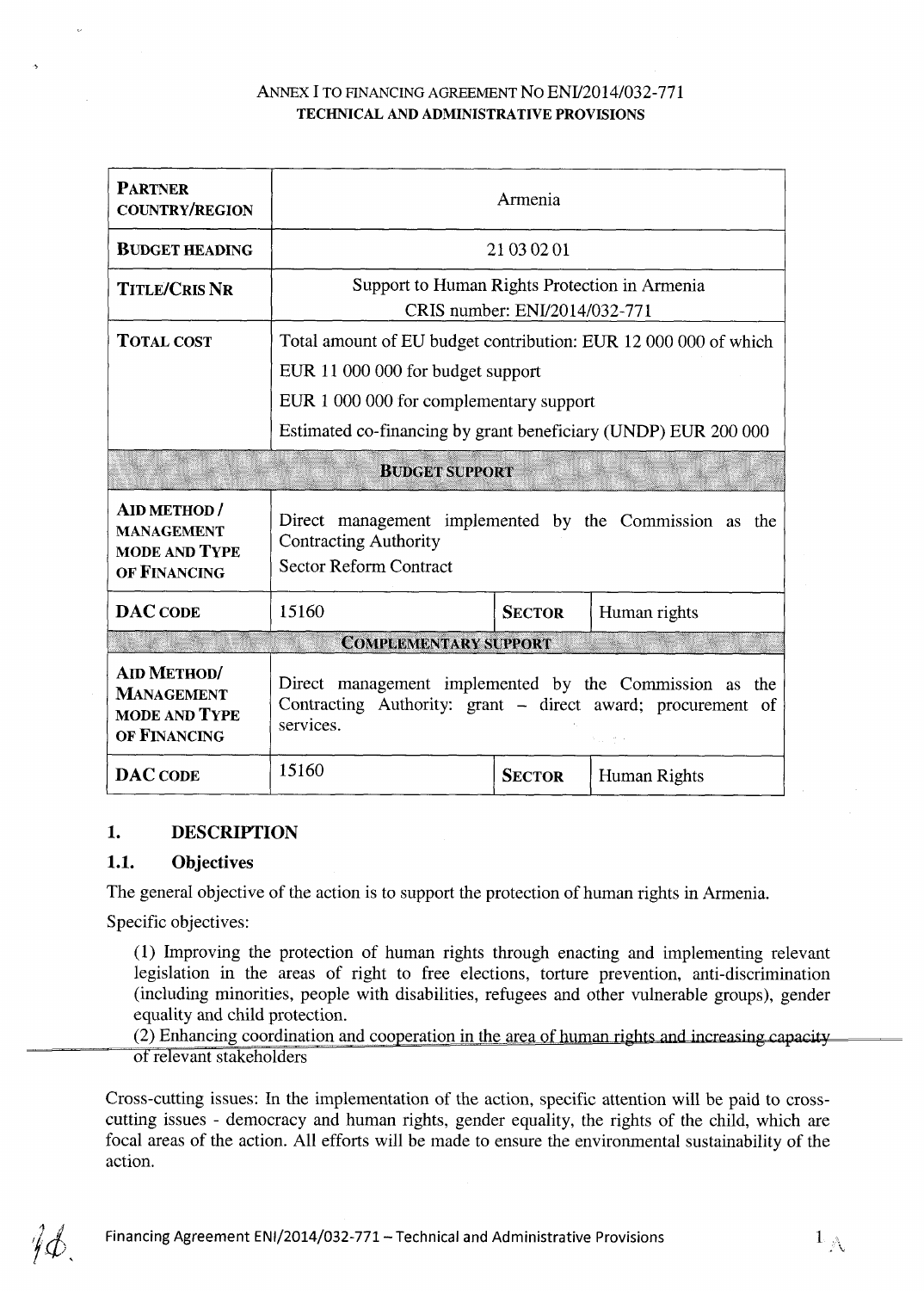### **1.2. Expected results**

*1. Improved protection of human rights through enacting and implementing relevant legislation in the areas of right to free and fair elections, torture prevention, anti-discrimination (including minorities, people with disabilities, refugees and other vulnerable groups), and gender equality and child protection:* 

- i. Enhanced electoral system in line with Council of Europe (CoE) and the Organisation for Security and Cooperation in Europe (OSCE) Office for Democratic Institutions and Human Rights (ODIHR) recommendations;
- ii. Progress in torture prevention through legal, investigative and enforcement reforms;
- iii. Greater protection of persons belonging to minorities, people with disabilities, refugees and other vulnerable groups against discrimination;
- iv. Effective gender equality mechanisms and protection of victims of domestic/gender-based violence and abuse;
- v. Improved child protection system, including deinstitutionalisation of children;

2. *Enhanced coordination and cooperation in the area of human rights and increased capacity of relevant stakeholders:* 

- i. Effective coordination role and capacity of the Ministry of Justice for the implementation and annual revision of the Human Rights Action Plan and international human rights commitments;
- ii. Effective monitoring mechanisms and monitoring capacity of the Interagency Commission for the implementation of the provisions of the Human Rights Action Plan.
- iii. Strengthened capacity of the Human Rights Defender office in monitoring human rights education and providing recommendations, addressing concerns of minorities, people with disabilities, refugees and other vulnerable groups and cooperation with State institutions;
- iv. Strengthened capacity of the Ministry of Labour and Social Affairs for the protection and promotion of the rights of the child, gender equality, rights of people with disabilities;
- v. Strengthened capacity of the Women's Council under the Prime Minister as the National Gender Machinery;
- vi. Strengthened capacity of law enforcement structures in the area of human rights through improved investigation and enforcement techniques and relevant education/training;
- vii. Strengthened capacity of the National Assembly Standing Committee on Protection of Human Rights and Public Affairs
- viii. Strengthened capacity of the Ministry of Foreign Affairs;

# **1.3. Main activities**

The main activities to implement the budget support package are policy dialogue, financial transfer, performance assessment, reporting and capacity development.

### *1.3.1. Budget Support*

 $4\sigma$ 

Engagement in dialogue around conditions and government reform priorities, the verification of conditions and the payment of budget support.

# *1.3.2. Complementary support*

Complementary support will address the needs for enhanced coordination and cooperation in the area of human rights on a horizontal level through support to the Ministry of Justice for the implementation and annual revision of targets and performance indicators of the Human Rights Action Plan, as well as donor coordination. It will also provide assistance to the effective monitoring mechanisms and capacity of the Interagency Commission for the implementation of the provisions of the Human Rights Action Plan. In this context, support to the reporting mechanisms and workflow of all responsible bodies will be provided.

 $\sqrt[2]{3}$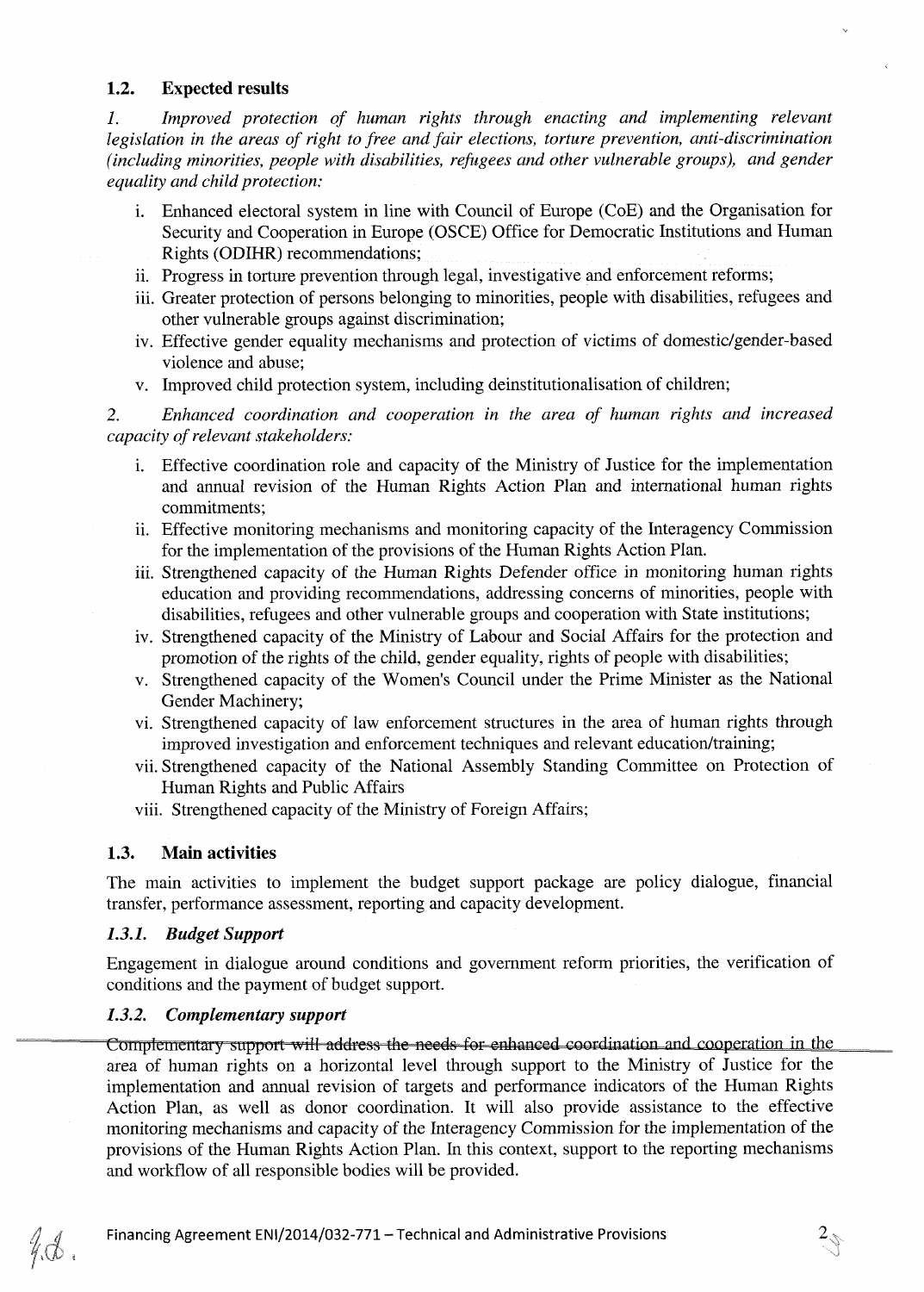Capacity development is also envisaged for other stakeholders, including the Human Rights Defender office (promoting human rights education, concerns of minorities, people with disabilities, refugees and other vulnerable groups), the Ministry of Labour and Social Affairs (implementing the Action Plan in the areas of protection and promotion of the rights of the child, gender equality, rights of people with disabilities), the Women's Council under the Prime Minister (National Gender Machinery), law enforcement structures (improved awareness, investigation and enforcement techniques), and the National Assembly Standing Committee on Protection of Human Rights and Public Affairs (overall capacity building and oversight support). The complementary support will also address awareness-raising on reforms in relevant areas.

### **2. IMPLEMENTATION**

### **2.1. Indicative operational implementation period**

The indicative operational implementation period of this action is as specified in Article 2 of the Special Conditions.

### **2.2. Amounts allocated for budget support**

The total amount allocated to human rights under the bilateral allocation for the programming period 2014-2017 of the SSF should range between EUR 21.3 and 23.3 million (estimated  $13.7 - 15.2\%$  of the total envelope) of which the amount allocated under the present budget support programme is EUR 12 million funded from the complementary support envelope for capacity building under the SSF. Further support to human rights protection in Armenia will be provided under the Justice sector reform priority of the SSF complementing this action.

## **2.3. Criteria and indicative schedule of disbursement of budget support**

## *2.3.1. Budget Support details*

Budget support is provided in one fixed and three variable tranches. Budget support is provided as direct untargeted budget support to the national Treasury. The crediting of the euro transfers disbursed into Armenian dram will be undertaken at the appropriate exchange rates in line with Article 6 of the Special Conditions.

### *2.3.2. Disbursement criteria*

The general conditions for disbursement of all tranches are as follows: Satisfactory progress in the implementation of the National Strategy of Human Rights Protection and related Action Plan and continued credibility and relevance thereof; implementation of a credible stability-oriented macroeconomic policy; satisfactory progress in the implementation of the PFM reform programme; satisfactory progress with regard to the public availability of timely, comprehensive and sound budgetary information. In case of a significant deterioration of fundamental values, budget support disbursements may be formally suspended in line with Article 27.1 of the general conditions of the financing agreement, or temporarily suspended or reduced.

The specific conditions will be related to an enhanced electoral system in line with CoE and OSCE/ODIHR recommendations, progress in torture prevention, greater protection of persons belonging to minorities, people with disabilities, refugees and other vulnerable groups against discrimination, effective gender equality mechanisms and protection of victims of domestic/gender-based violence and abuse, and an improved child protection system including deinstitutionalisation of children.

The indicative schedule of disbursements is summarised in the table below (all figures in EUR millions) based on fiscal year of the partner country: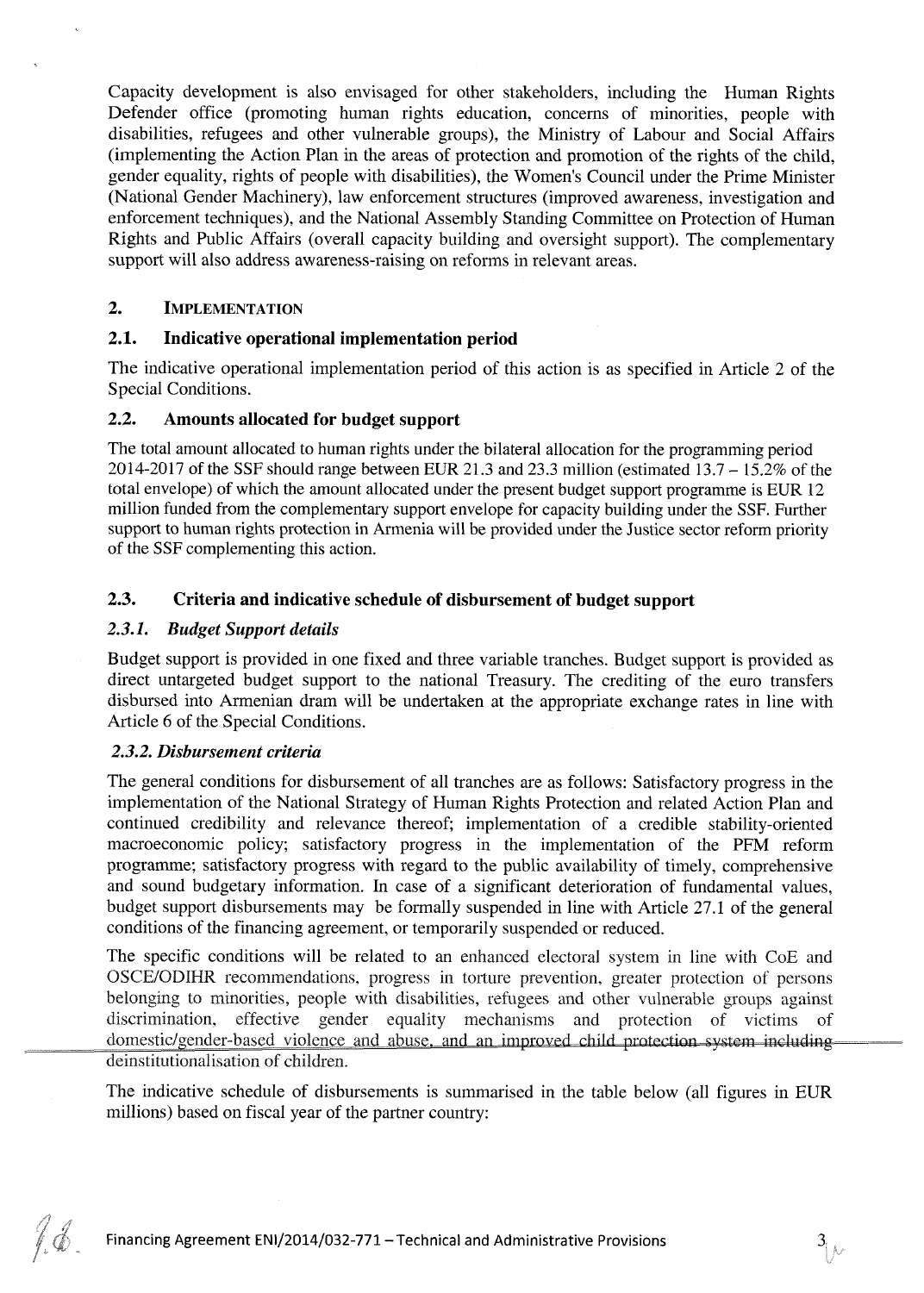| Year                | 2016           |    |                | 2017           |    |    |     | 2018 |    |    |                | 2019 |                | <b>Total</b> |
|---------------------|----------------|----|----------------|----------------|----|----|-----|------|----|----|----------------|------|----------------|--------------|
|                     | Q <sub>3</sub> | Q1 | Q <sub>2</sub> | Q <sub>3</sub> | Q4 | Q1 | Q2  | Q3   | Q4 | Q1 | Q <sub>2</sub> | Q3   | Q <sub>4</sub> |              |
| Fixed<br>tranche    | 0.5            |    |                |                |    |    |     |      |    |    |                |      |                | 0.5          |
| Variable<br>tranche |                |    | 2.5            |                |    |    | 4.0 |      |    |    | 4.0            |      |                | 10.5         |
| <b>Total</b>        | 0.5            |    | 2.5            |                |    |    | 4.0 |      |    |    | 4.0            |      |                | 11           |

The disbursement arrangements and timetable is described in Annex 2 of these TAPs.

The performance indicators used for disbursements are described in Annex 1 of these TAPs. Some of these indicators go beyond the actions identified in current Human Rights Action Plan for Armenia, but are in line with Armenia's European Neighbourhood Policy (ENP) Action Plan and the Generalised Scheme of Preferences (GSP+) human rights commitments. The chosen performance targets and indicators specified in Annex 1 will apply for the duration of the programme. However, in duly justified circumstances, the Government of Armenia may submit a request to the Commission for the targets and indicators to be changed. The changes agreed by the Commission to the targets and indicators may be authorised by exchange of letters between the two parties.

### **2.4. Details on complementary support**

# *2.4.2 Grant: direct award (direct management implemented by the Commission as the Contracting Authority)*

a) Objectives of the grant, fields of intervention, priorities of the year and expected results

A part of this action with the objective of strengthening coordination and capacity building in relevant areas may be implemented through a direct award to the United Nations Development Programme (UNDP). The entity would support complementary activities - coordination and capacity building tasks in the relevant human rights areas enumerated in section 1.3.

b) Justification of a direct grant

Under the responsibility of the Commission's authorising officer responsible, the grant may be awarded without a call for proposals to the UNDP.

Under the responsibility of the Commission's authorising officer responsible, the recourse to an award of a grant without a call for proposals is justified because the action has human rights characteristics requiring specific knowledge and technical competences exhibited by the mentioned organisation, as well as sufficient administrative capacity.

- c) Eligibility conditions: Not applicable.
- d) Essential selection and award criteria

Ý,Ø,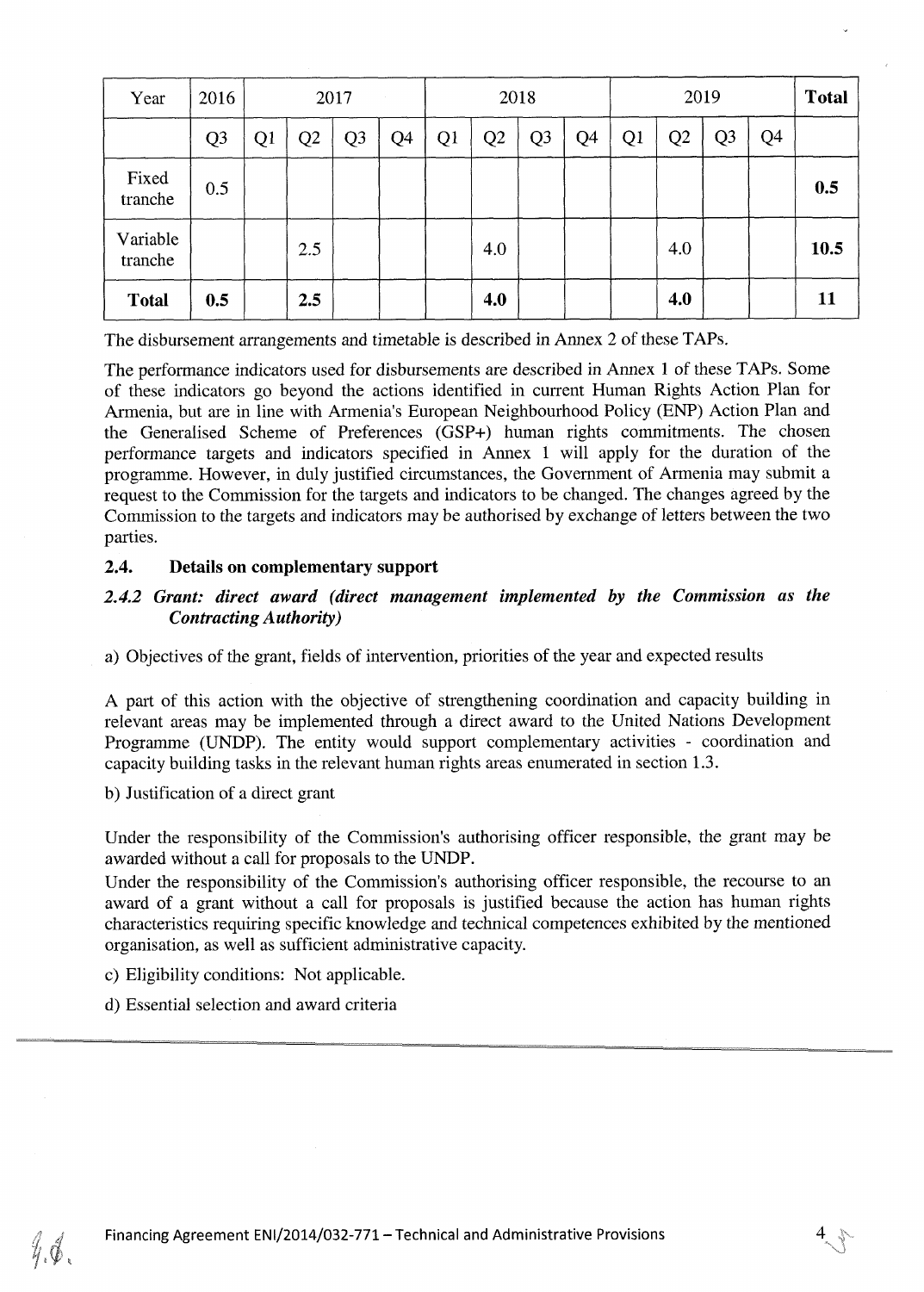The essential selection criteria are financial and operational capacity of the applicant.

The essential award criteria are relevance of the proposed action to the objectives of the programme: design, effectiveness, feasibility, sustainability and cost-effectiveness of the action.

e) Maximum rate of co-financing

The maximum possible rate of co-financing for this grant is 80% of the eligible costs of the action.

The maximum possible rate of co-financing may be up to 100% in accordance with Article 192 of Regulation (EU, Euratom) No 966/2012 if full financing is essential for the action to be carried out. The essentiality of funding will be justified by the Commission's authorising officer responsible in the award decision, in respect of the principles of equal treatment and sound financial management.

f) Indicative trimester to contact the potential direct grant beneficiary

First trimester of 2016.

## *2.4.3. Procurement (direct management implemented by the Commission as the Contracting Authority)*

| Subject                      | Type     | Indicative<br>number<br>contracts | of | Indicative trimester of launch of the<br>procedure |
|------------------------------|----------|-----------------------------------|----|----------------------------------------------------|
| Evaluation, Review mission,  | services |                                   |    | $Q3 2016$ (review)                                 |
| Audit                        |          |                                   |    | Q2 2018 (Audit and evaluation)                     |
| Communication and visibility | services |                                   |    | Q1 2016                                            |

# *2.4.4. Scope of geographical eligibility for procurement and grants*

The geographical eligibility in terms of place of establishment for participating in procurement and grant award procedures and in terms of origin of supplies purchased as established in the basic act shall apply.

The Commission's authorising officer responsible may extend the geographical eligibility in accordance with Article 9(2)b of Regulation (EU) No 236/2014 on the basis of urgency or of unavailability of products and services in the markets of the countries concerned, or other duly substantiated cases where the eligibility rules would make the realisation of this action impossible or exceedingly difficult.

| <b>Module</b>                                                                          | EU<br>contribution<br>(amount in<br>EUR) | <b>Indicative</b><br>third party<br>contribution |
|----------------------------------------------------------------------------------------|------------------------------------------|--------------------------------------------------|
| 2.2. – Budget support Sector Reform Contract                                           | 11 000 000                               | N.A.                                             |
| $2.4.2$ - Direct<br><b>Nations</b><br>United<br>grant<br>- to<br>Development Programme | 750 000                                  | 200 000                                          |
| 2.6 & 2.7. – Reviews, evaluation and audit                                             | 200 000                                  | N.A.                                             |
| 2.8. – Communication and visibility                                                    | 50 000                                   | N.A.                                             |
| <b>Total</b>                                                                           | 12 000 000                               | 200 000                                          |

# **2.5. Indicative budget**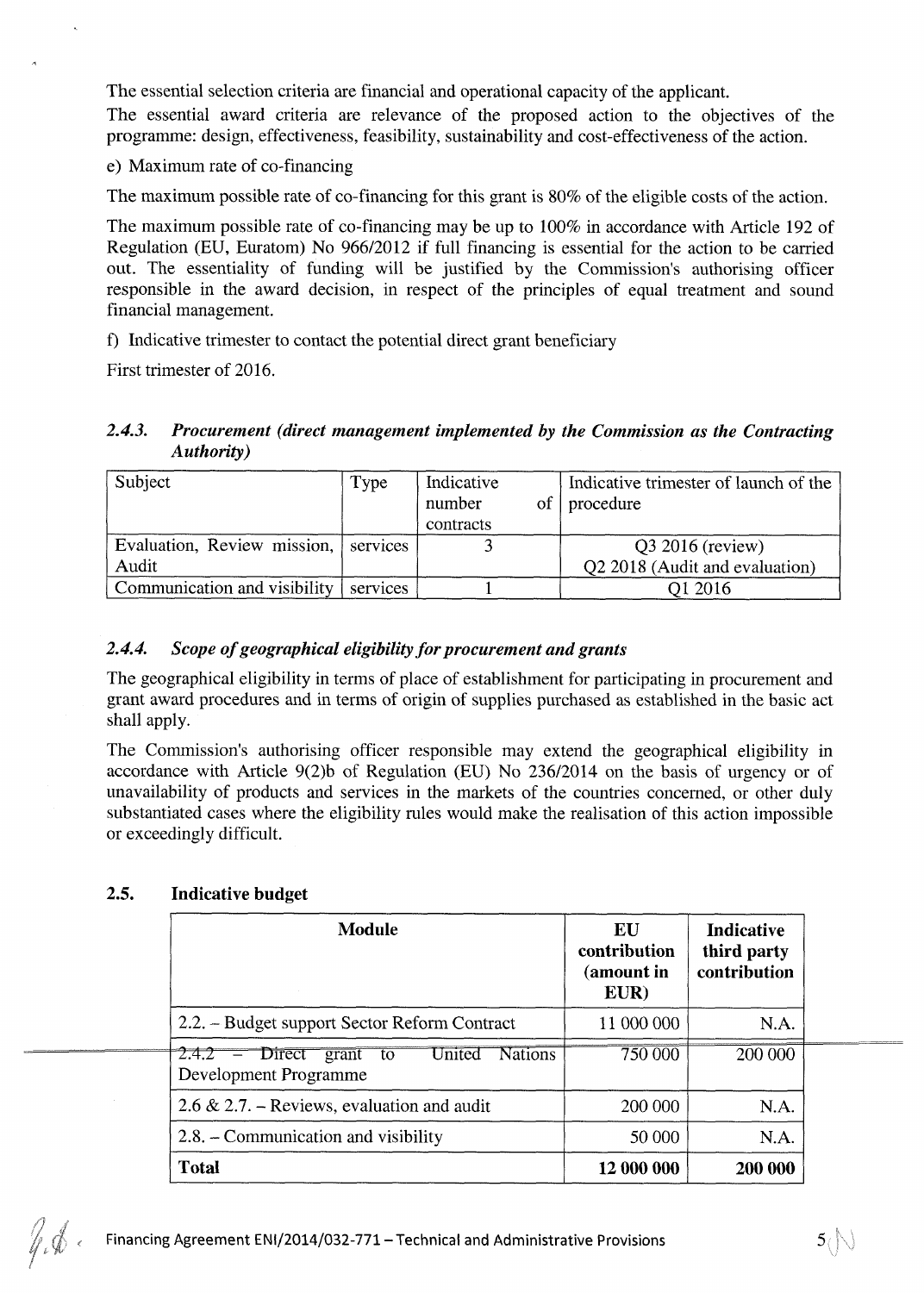## **2.6. Performance monitoring and donor coordination**

For fiscal years 2017, 2018 and 2019 there will be an external review mission for the verification of the compliance with conditions attached to the release of each annual variable tranche. The review missions will take place indicatively in the second quarter of 2017, 2018 and 2019 and will be funded through this programme budget.

In addition, the monitoring of the programme will be carried out by a Steering Committee cochaired by the Minister of Justice, the Minister of Foreign Affairs, the Human Rights Defender and the Head of the EU Delegation, which will include representatives of civil society and the donor community to ensure structured dialogue with the Government and close coordination among all stakeholders during implementation. Moreover, the programme will be discussed at the annual EU Budget Support Governance Board. This process should result in strengthening the coordination between Government, the donor community and non-state actors in this area. The policy dialogue will be documented through steering committee meeting minutes and decisions, as well as relevant reports. The action will also be monitored through the Result Oriented Monitoring system.

The EU Delegation has consistently promoted coordination among key line ministries, and encouraged structured dialogue with civil society. The Delegation holds regular meetings on cooperation and assistance with EU Member States. Cooperation with other donors is maintained through regular donor meetings on democratic governance. These donor meetings aim to involve the Government and nurture their eventual leadership for donor coordination.

## **2.7. Evaluation and audit**

Evaluations of budget support are envisaged in order to assess the relevance, efficiency, effectiveness, impact, sustainability and coherence of the achievements of the programme. Independent evaluators may be contracted by the Commission. Audits may be also be envisaged if necessary.

# **2.8. Communication and visibility**

Communication and visibility of the EU is a legal obligation for all external actions funded by the EU. This action shall contain communication and visibility measures, which shall be based on a specific Communication and Visibility Plan of the Action, to be elaborated before the start of implementation by the Ministry of Justice and supported with the budget indicated in section 2.5 above. The measures shall be implemented by the Commission and/or by the partner country, contractors, and grant beneficiaries. Appropriate contractual obligations shall be included in, respectively, financing agreements, procurement and grant contracts.

The Communication and Visibility Manual for European Union External Action shall be used to establish the Communication and Visibility Plan of the Action and the appropriate contractual obligations.

### **Annexes**

 $\mathscr{U}$ 

- 1 Performance indicators used for disbursements
- 2 Disbursement arrangements and timetable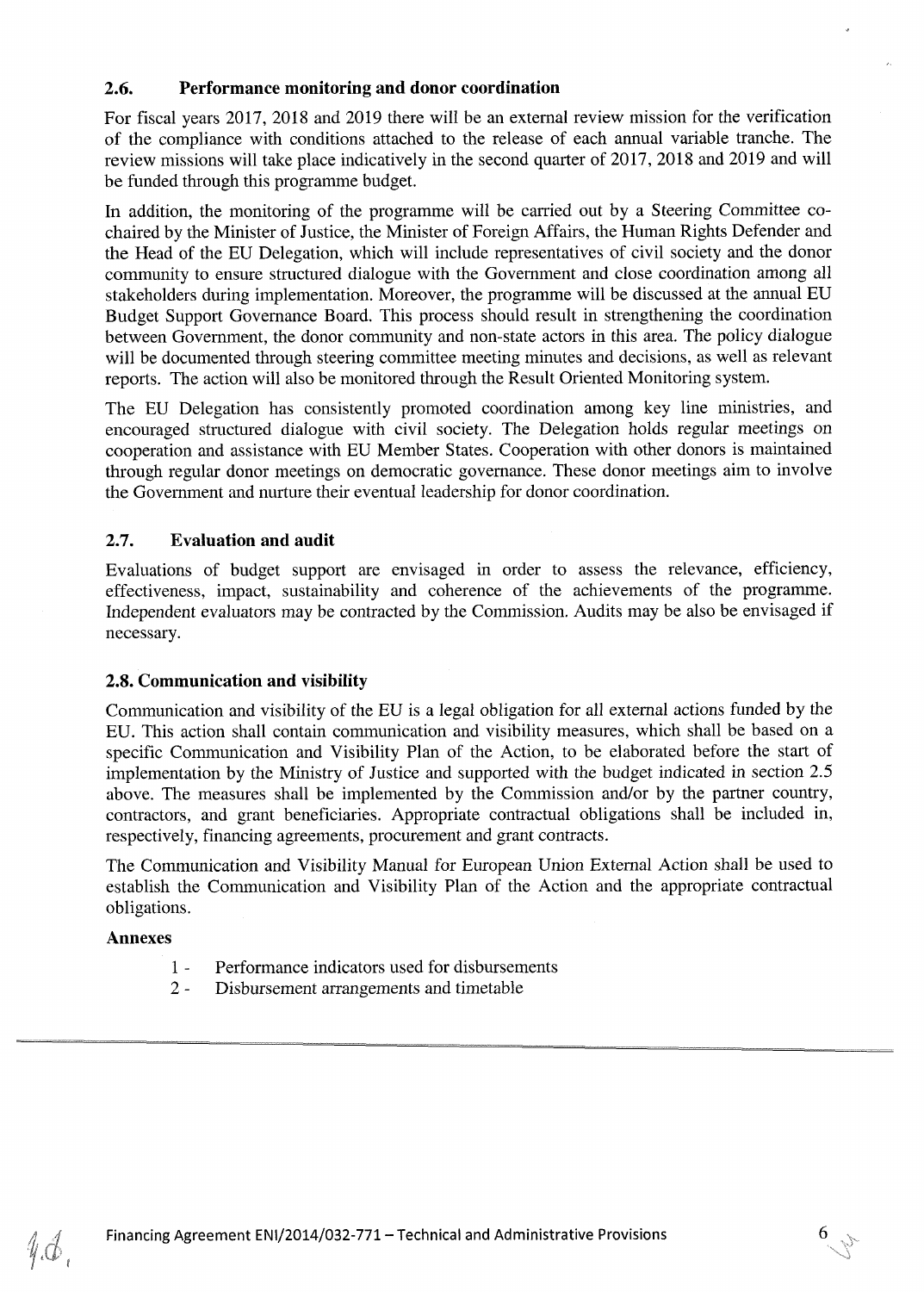### **Annex 1: Performance indicators used for disbursements**

The conditions and measures set out in the Annex 2 are based on achievable and objectively verifiable indicators. They reflect commitments the Government itself has undertaken as part of its National Strategy of Human Rights Protection and Action Plan and represent progressive steps towards the realisation of the objectives. These conditions also reflect the EU political and development cooperation priorities in the reform of the human rights sector in Armenia. Compliance with the general conditions is a pre-requisite for the assessment of compliance with the specific conditions, which shall result in the disbursement of the variable tranche of each instalment.

The specific conditions (as detailed in Annex 2) are related to improved protection of human rights through enacting and implementing relevant legislation in the areas of right to free and fair elections, torture prevention, anti-discrimination (including minorities, people with disabilities, refugees and other vulnerable groups) and gender equality and child protection. The related benchmarks/indicators per area are elaborated in Annex 2:

- i. Enhanced electoral system in line with CoE and OSCE/ODIHR recommendations;
- ii. Progress in torture prevention through legal, investigative and enforcement reforms;
- iii. Greater protection of persons belonging to minorities, people with disabilities, refugees and other vulnerable groups against discrimination;
- iv. Effective gender equality mechanisms and protection of victims of domestic/gender-based violence and abuse;
- v. Improved child protection system including deinstitutionalisation of children.

 $\mathscr{C}$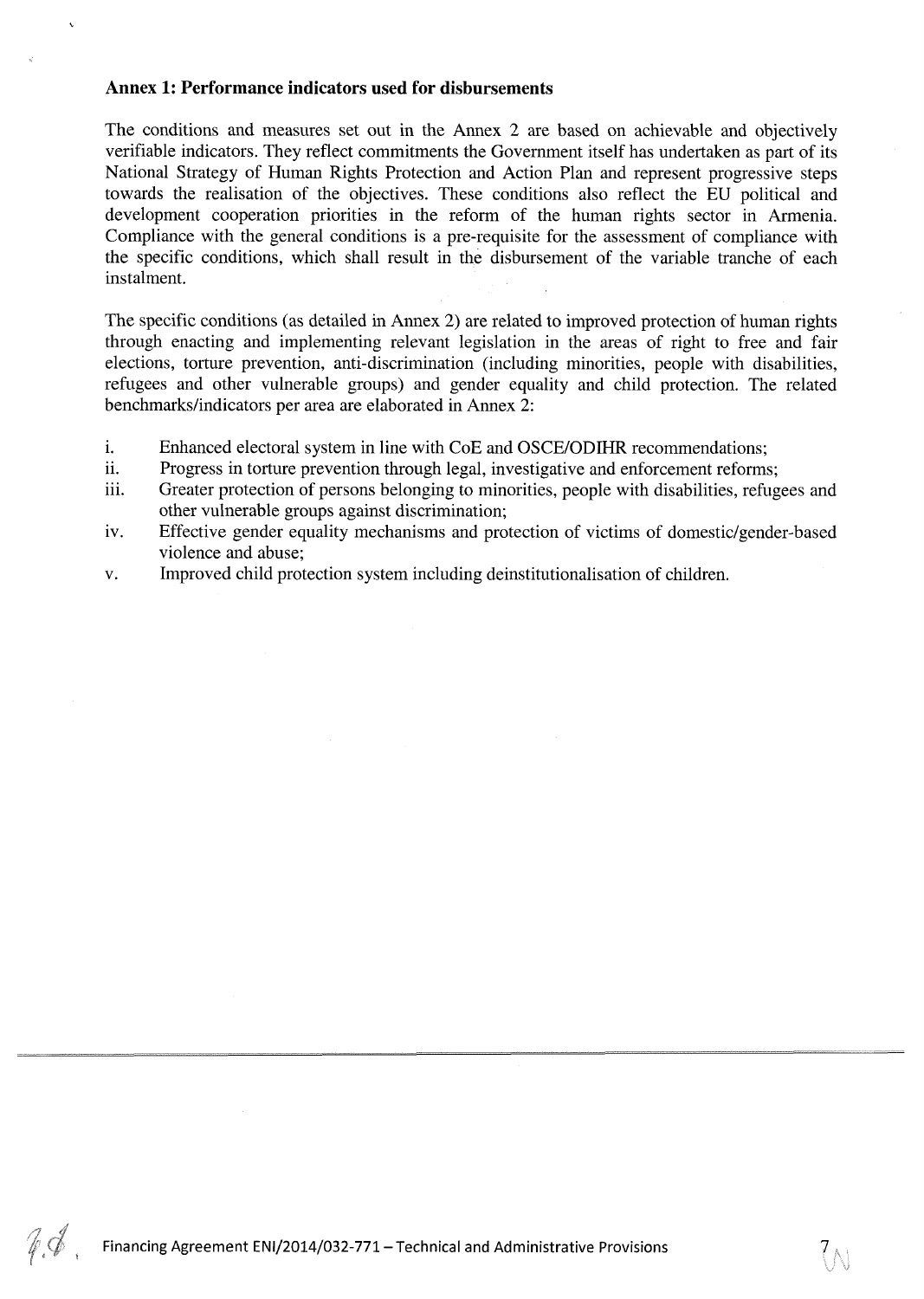### **Annex 2: Disbursement arrangements and timetable (budget support)**

## *1. Responsibilities*

On the basis of the conditions for disbursement set out in this Financing Agreement, the competent authorities of the Republic of Armenia shall make a formal request to the European Commission for each tranche disbursement, indicatively in the first quarter of each year and based on what was achieved in the previous year. The formal request should include (i) a full analysis and justification for the release of funds, including all necessary supporting documentation, and (ii) a duly signed financial information form to facilitate corresponding payment.

### *2. Indicative disbursement timetable*

The indicative disbursement timetable is set out below.

| Tranche<br>Type          | 2016 |    |                | 2017 | $\sim 10$      |    |                | 2018 |        |    | $\sim$         | 2019   |                | Total |
|--------------------------|------|----|----------------|------|----------------|----|----------------|------|--------|----|----------------|--------|----------------|-------|
|                          | Q3   | QI | Q <sub>2</sub> | Q3   | Q <sup>4</sup> | QI | Q <sub>2</sub> | Q3   | Q4     | QI | Q <sub>2</sub> | Q3     | Q <sub>4</sub> |       |
| Fixed<br><b>Tranches</b> | 0.5  |    |                |      |                |    |                |      |        |    |                |        |                | 0.5   |
| Variable<br>tranches     |      |    | 2.5            |      |                |    | 4.0            |      | $\sim$ |    | 4.0            |        |                | 10.5  |
| Policy<br>area 1         |      |    | 0.5            |      |                |    |                |      |        |    |                | $\sim$ |                | 0.5   |
| Policy<br>area 2         |      |    | 1.0            |      |                |    | 1.0            |      |        |    | 0.5            |        |                | 2.5   |
| Policy<br>area 3         |      |    |                |      |                |    | 1.0            |      | $\sim$ |    | 0.5            |        | $\sim$         | 1.5   |
| Policy<br>area 4         |      |    | 0.5            |      |                |    | 1.0            |      |        |    | 1.5            |        |                | 3.0   |
| Policy<br>area 5         |      |    | 0.5            |      |                |    | 1.0            |      |        |    | 1.5            |        |                | 3.0   |
| <b>Total</b>             | 0.5  |    | 2.5            |      |                |    | 4.0            |      |        |    | 4.0            |        |                | 11.0  |

# **Indicative disbursement timetable (EUR mln)**

 $\mathscr{U}$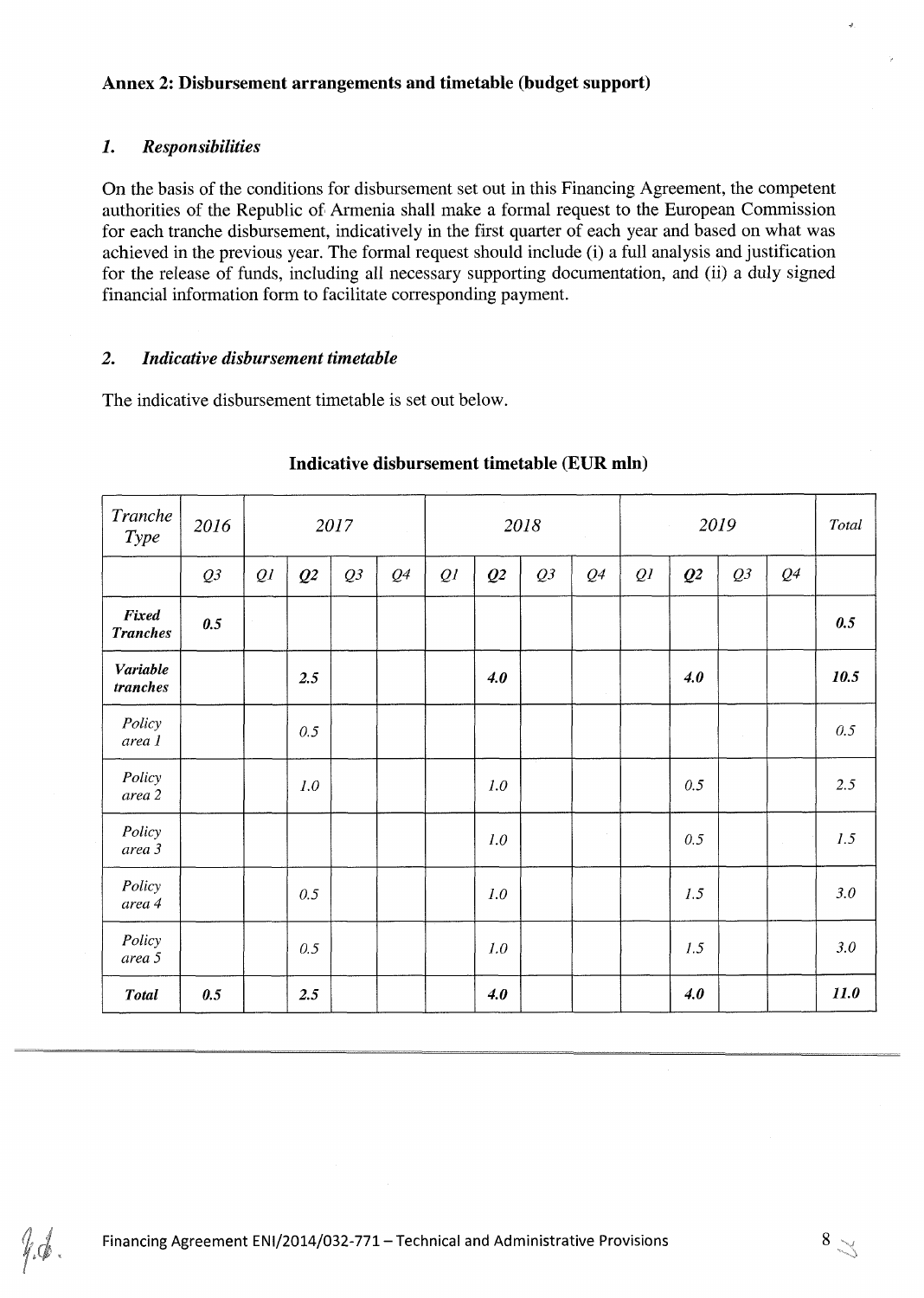## *3. General conditions for the disbursement of tranches*

The General Conditions set out below represent conditions to be met before the disbursement of each and every tranche. All requests for any type of tranche release shall be accompanied by supporting information and documents, as appropriate, on the progress achieved in each of the four general conditions.

| Area                              | <b>General Conditions</b>                                                                                                                          | Source of verification                                                                                                                                                |
|-----------------------------------|----------------------------------------------------------------------------------------------------------------------------------------------------|-----------------------------------------------------------------------------------------------------------------------------------------------------------------------|
| Public policy                     | Satisfactory progress in the implementation<br>of the National Strategy of Human Rights<br>Protection and related Action Plan.                     | 1. Sector Strategy(ies) and<br>Action Plan(s)<br>2. Reports on the<br>implementation of the<br>Action Plan(s).<br>3. Annual ENP<br>Implementation<br>Progress Reports |
| Macroeconomic<br>stability        | Implementation of a credible stability-<br>oriented macroeconomic policy.                                                                          | 1. Govt annual reports<br>2. IMF, WB, EU reports                                                                                                                      |
| Financial<br>Public<br>Management | Satisfactory progress in the implementation<br>of the programme to improve public finance<br>management (PFM).                                     | Govt<br><b>PFM</b><br>1.<br>annual<br>reports<br>2. IMF, WB, EU PFM-<br>related reports                                                                               |
| <b>Budget</b><br>Transparency     | Satisfactory progress with regard to the<br>public availability of accessible, timely,<br>comprehensive, and<br>sound<br>budgetary<br>information. | Publicly available budget-<br>related surveys & reports.                                                                                                              |

### **Table: General Conditions for tranche release**

## *4. Specific Conditions*

 $\mathcal{H}_{\ell}$ 

*Unlike General Conditions which have to be all met as condition for the payment of any type of tranche, the Specific Condition linked to a specific tranche applies to the assessment and disbursement of that individual tranche only, as specified below.*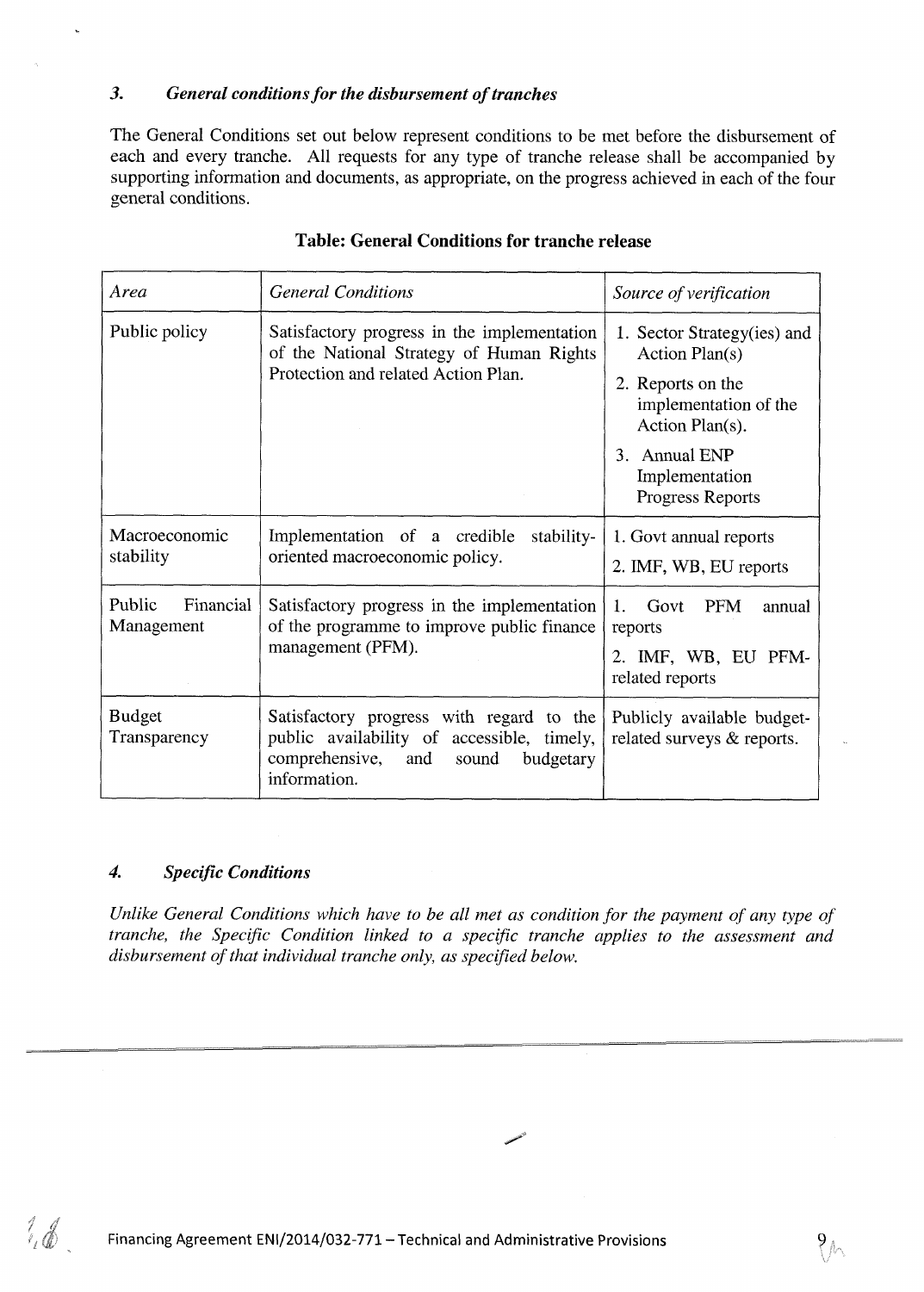| Specific Conditions, Indicators (to be achieved by the end of the specified year) and Sources of Verification for disbursements                                                                                                                                                                                        | <b>Support to Human Rights Protection in Armenia</b> |      |  |  |  |  |  |
|------------------------------------------------------------------------------------------------------------------------------------------------------------------------------------------------------------------------------------------------------------------------------------------------------------------------|------------------------------------------------------|------|--|--|--|--|--|
|                                                                                                                                                                                                                                                                                                                        | <b>ENHANCED ELECTORAL SYSTEM</b>                     |      |  |  |  |  |  |
| 2016                                                                                                                                                                                                                                                                                                                   | 2017                                                 | 2018 |  |  |  |  |  |
| (1) Condition: Enhanced electoral system in line with CoE<br>and OSCE/ODIHR recommendations                                                                                                                                                                                                                            |                                                      |      |  |  |  |  |  |
| 1.1. The Criminal Code is amended to include offenses for abuse<br>of official position and of administrative resources for<br>campaigning, in line with OSCE/ODIHR recommendations.                                                                                                                                   |                                                      |      |  |  |  |  |  |
| Source of Verification: Relevant act amended.                                                                                                                                                                                                                                                                          |                                                      |      |  |  |  |  |  |
| 1.2 The electoral code, in line with the relevant OSCE/ODIHR<br>recommendations, provide for:<br>clear and exhaustive definition allowing candidate de-<br>registration in extraordinary circumstances,<br>enhanced efficiency of legal redress, including improvement<br>of complaint process and recount procedures, |                                                      |      |  |  |  |  |  |
| as compared to electoral code adopted in May 2011.                                                                                                                                                                                                                                                                     |                                                      |      |  |  |  |  |  |
| Source of verification: Relevant act on electoral code;<br>assessments by the OSCE/ODIHR and Council of Europe.                                                                                                                                                                                                        |                                                      |      |  |  |  |  |  |
|                                                                                                                                                                                                                                                                                                                        |                                                      |      |  |  |  |  |  |

 $\mathbb{Z}^{10}$ 

 $\Delta$ 

Financing Agreement ENI/2014/032-771 - Technical and Administrative Provisions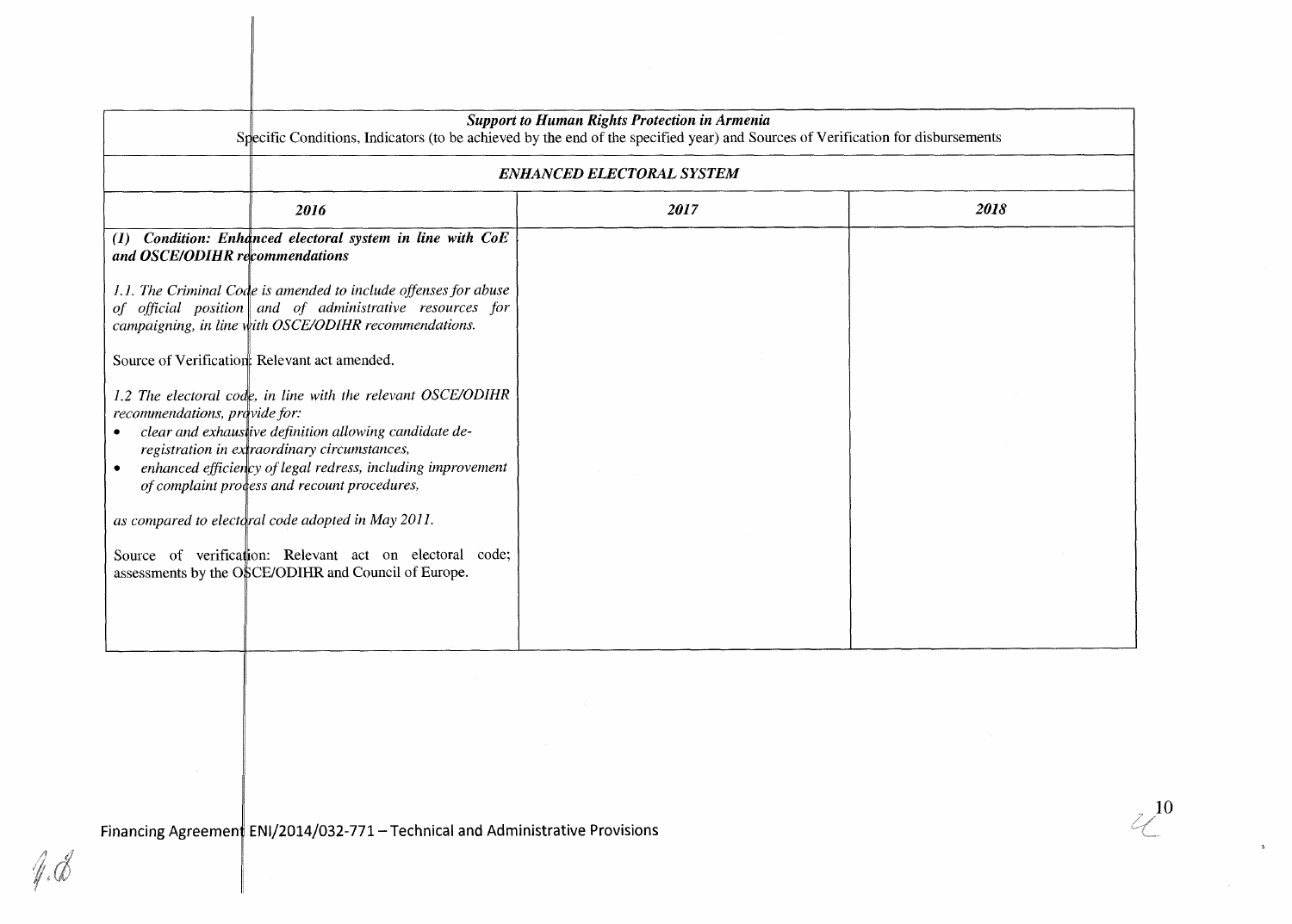| <b>TORTURE PREVENTION</b>                                                                                                                                                                                                                                                                                                                                                                                                        |                                                                                                                                                                                                                                                                                                                                                                                                                                                                                                                                                                                                                                          |                                                                                                                                                                                                                                                                                                                                                                                                                                                                          |            |  |  |  |  |
|----------------------------------------------------------------------------------------------------------------------------------------------------------------------------------------------------------------------------------------------------------------------------------------------------------------------------------------------------------------------------------------------------------------------------------|------------------------------------------------------------------------------------------------------------------------------------------------------------------------------------------------------------------------------------------------------------------------------------------------------------------------------------------------------------------------------------------------------------------------------------------------------------------------------------------------------------------------------------------------------------------------------------------------------------------------------------------|--------------------------------------------------------------------------------------------------------------------------------------------------------------------------------------------------------------------------------------------------------------------------------------------------------------------------------------------------------------------------------------------------------------------------------------------------------------------------|------------|--|--|--|--|
| 2016                                                                                                                                                                                                                                                                                                                                                                                                                             | 2017                                                                                                                                                                                                                                                                                                                                                                                                                                                                                                                                                                                                                                     | 2018                                                                                                                                                                                                                                                                                                                                                                                                                                                                     |            |  |  |  |  |
| (2) Condition: Protection from torture through<br>preventive, legal, investigative and enforcement<br>reforms                                                                                                                                                                                                                                                                                                                    | (2) Condition: Protection from torture through<br>preventive, legal, investigative and enforcement<br>reforms                                                                                                                                                                                                                                                                                                                                                                                                                                                                                                                            | (2) Condition: Protection from torture through<br>preventive, legal, investigative and enforcement<br>reforms                                                                                                                                                                                                                                                                                                                                                            |            |  |  |  |  |
| 2.1. Adoption of a definition of torture in the<br>Criminal Code in conformity with articles 1 and 4<br>of the UN Convention against Torture and provide<br>for the right of torture victims to redress, in<br>accordance with Article 14 of the UN Convention<br>against Torture.<br>verification:<br>Source<br>of<br>Human<br>Rights<br>Defender/National Preventive Mechanism (NPM)<br>reports, and relevant legislative act. | 2.3. Entry into force of a legal framework ensuring<br>that in 10 pilot police stations interrogations taking<br>place in police custody, are audio-visually recorded.<br>Access to records is granted to the Public Monitoring<br>Board and the Human Rights Defender/National<br>Preventive Mechanism on the basis of the<br>interrogated person's request or strong ground for<br>suspicious of torture/ ill treatment, in full respect of<br>data protection legislation, without prejudice to the<br>national legislation.                                                                                                          | 2.5. In 10 pilot police stations, interrogations taking<br>place in police custody are audio-visually recorded.<br>Access to records is granted to the Public Monitoring<br>Board and the Human Rights Defender/National<br>Preventive Mechanism on the basis of the interrogated<br>person's request or strong ground for suspicious of<br>torture/ ill treatment, in full respect of data protection<br>legislation, without prejudice to the national<br>legislation. |            |  |  |  |  |
| 2.2. Adoption of legislative provisions ensuring that<br>only a confession confirmed or given in the<br>presence of an attorney or a judge can be<br>considered as evidence.<br>Source of verification: Relevant legislative act;<br>internal monitoring report by judiciary or judicial<br>department; International organizations, Civil<br>society and Human Rights Defender/National<br>Preventive Mechanism (NPM) reports.  | Source of verification: Relevant legislative regulation;<br>Rights<br>Defender/National<br>Human<br>Preventive<br>Mechanism (NPM) reports.<br>2.4. All police facilities where a person may be<br>detained, specifically the investigator's room, are<br>open to monitoring through independent oversight<br>(including the Public Monitoring Board and the<br>Defender/National Preventive<br>Human<br>Rights<br>Mechanism).<br>Source of verification: Relevant government acts;<br>Public Monitoring Board records; International<br>organizations, Civil society and Human Rights<br>Defender/National Preventive Mechanism reports. | Source of verification: Public Monitoring Board<br>records; International organizations, Civil society and<br>Human<br>Rights<br>Defender/National<br>Mechanism (NPM) reports.                                                                                                                                                                                                                                                                                           | Preventive |  |  |  |  |

 $4.8$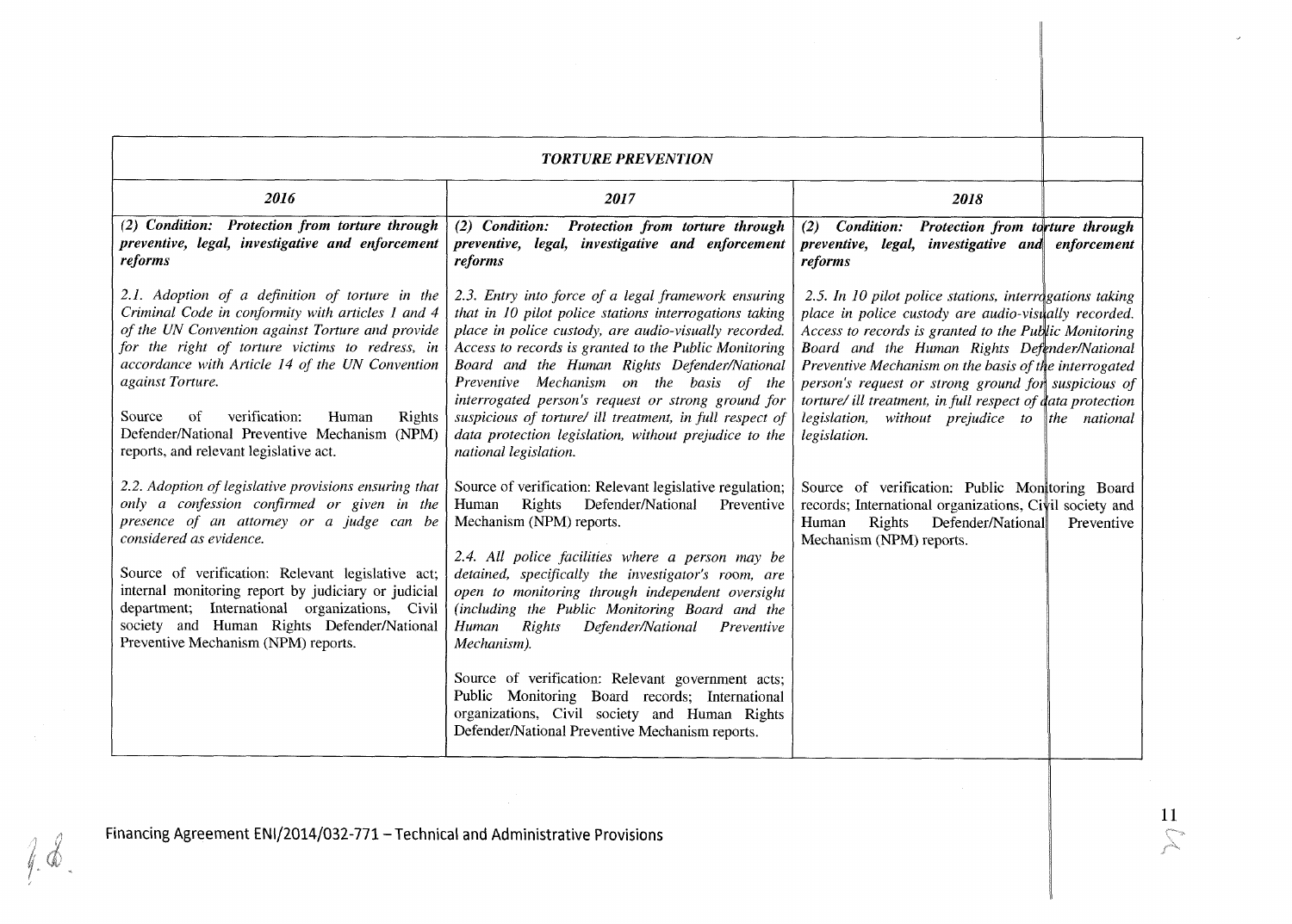|      | <b>ANTI-DISCRIMINATION</b>                                                                                                                                                                                                                                                                                                                                                                                                                                                                                                                                                                                                                                                                                                                                                 |                                                                                                                                                                                                                                                                                                                                                                                                                                                                                                                                                                                                                                                                                                                                                                                                                                                                                                                                                                                                                                                                                                                                                                                                                                                                                                                                                                                                                                                                                                                                                                                                                                                         |
|------|----------------------------------------------------------------------------------------------------------------------------------------------------------------------------------------------------------------------------------------------------------------------------------------------------------------------------------------------------------------------------------------------------------------------------------------------------------------------------------------------------------------------------------------------------------------------------------------------------------------------------------------------------------------------------------------------------------------------------------------------------------------------------|---------------------------------------------------------------------------------------------------------------------------------------------------------------------------------------------------------------------------------------------------------------------------------------------------------------------------------------------------------------------------------------------------------------------------------------------------------------------------------------------------------------------------------------------------------------------------------------------------------------------------------------------------------------------------------------------------------------------------------------------------------------------------------------------------------------------------------------------------------------------------------------------------------------------------------------------------------------------------------------------------------------------------------------------------------------------------------------------------------------------------------------------------------------------------------------------------------------------------------------------------------------------------------------------------------------------------------------------------------------------------------------------------------------------------------------------------------------------------------------------------------------------------------------------------------------------------------------------------------------------------------------------------------|
| 2016 | 2017                                                                                                                                                                                                                                                                                                                                                                                                                                                                                                                                                                                                                                                                                                                                                                       | 2018                                                                                                                                                                                                                                                                                                                                                                                                                                                                                                                                                                                                                                                                                                                                                                                                                                                                                                                                                                                                                                                                                                                                                                                                                                                                                                                                                                                                                                                                                                                                                                                                                                                    |
|      | (3) Condition: Greater protection of persons belonging to<br>minorities, people with disabilities, refugees and other<br>vulnerable groups against discrimination                                                                                                                                                                                                                                                                                                                                                                                                                                                                                                                                                                                                          | (3) Condition: Greater protection of persons belonging to minorities,<br>people with disabilities, refugees and other vulnerable groups against<br>discrimination                                                                                                                                                                                                                                                                                                                                                                                                                                                                                                                                                                                                                                                                                                                                                                                                                                                                                                                                                                                                                                                                                                                                                                                                                                                                                                                                                                                                                                                                                       |
|      | 3.1 Adoption of a comprehensive standalone anti-discrimination<br>legislation, prepared with the support of civil society<br>organisations, including:<br>a definition of the concept of discrimination,<br>(i)<br>a provision for the defence of rights against all types of<br>(ii)<br>discrimination.<br>a provision regarding the burden of proof,<br>(iii)<br>in the spirit of principles set in the European Union Council<br>Directive 2000/43 (respectively Articles 2, 7 and 8) but<br>extended to all grounds of discrimination defined in article 1 of<br>the protocol 12 to the European Convention on Human Rights.<br>Source of verification: Relevant legislative acts; International<br>organizations, Civil society and Human Rights Defender<br>reports. | 3.2. Granting the mandate and the necessary budgetary resources to the<br>Human Rights Defender to exercise the following functions:<br>provision of independent assistance to victims of discrimination,<br>submission of independent report making recommendations,<br>۰<br>authority to demand information from public dgencies on cases involving<br>$\bullet$<br>discrimination or discriminatory situations,<br>submission of Amicus Curiae opinions to the Constitutional Court,<br>$\bullet$<br>development of guiding documents in combatting discrimination (in 2018)<br>$\bullet$<br>internal guidelines on antidiscrimination are adopted by 3 different<br>public institutions).<br>public awareness-raising campaigns on issues related to discrimination,<br>authority to launch examination in alleged cases of discrimination,<br>$\bullet$<br>collection of statistics and data on cases of discrimination and conduct of<br>$\bullet$<br>independent survey.<br>Source of verification: Relevant act and budgetary provision granting the<br>promotion of equal treatment functions to the Human Rights Defender;<br>International organizations, Civil society and Human Rights Defender reports;<br>Reports and statistics produced by the equality body on its activities<br>(including numbers/typology of cases and awareness-raising campaigns);<br>Relevant guidelines adopted by public institutions<br>3.3 Adoption of a procedural manual for judges on the implementation of the<br>comprehensive standalone anti-discrimination legislation;<br>Source of verification: Adopted manual by the relevant responsible body. |

 $12\%$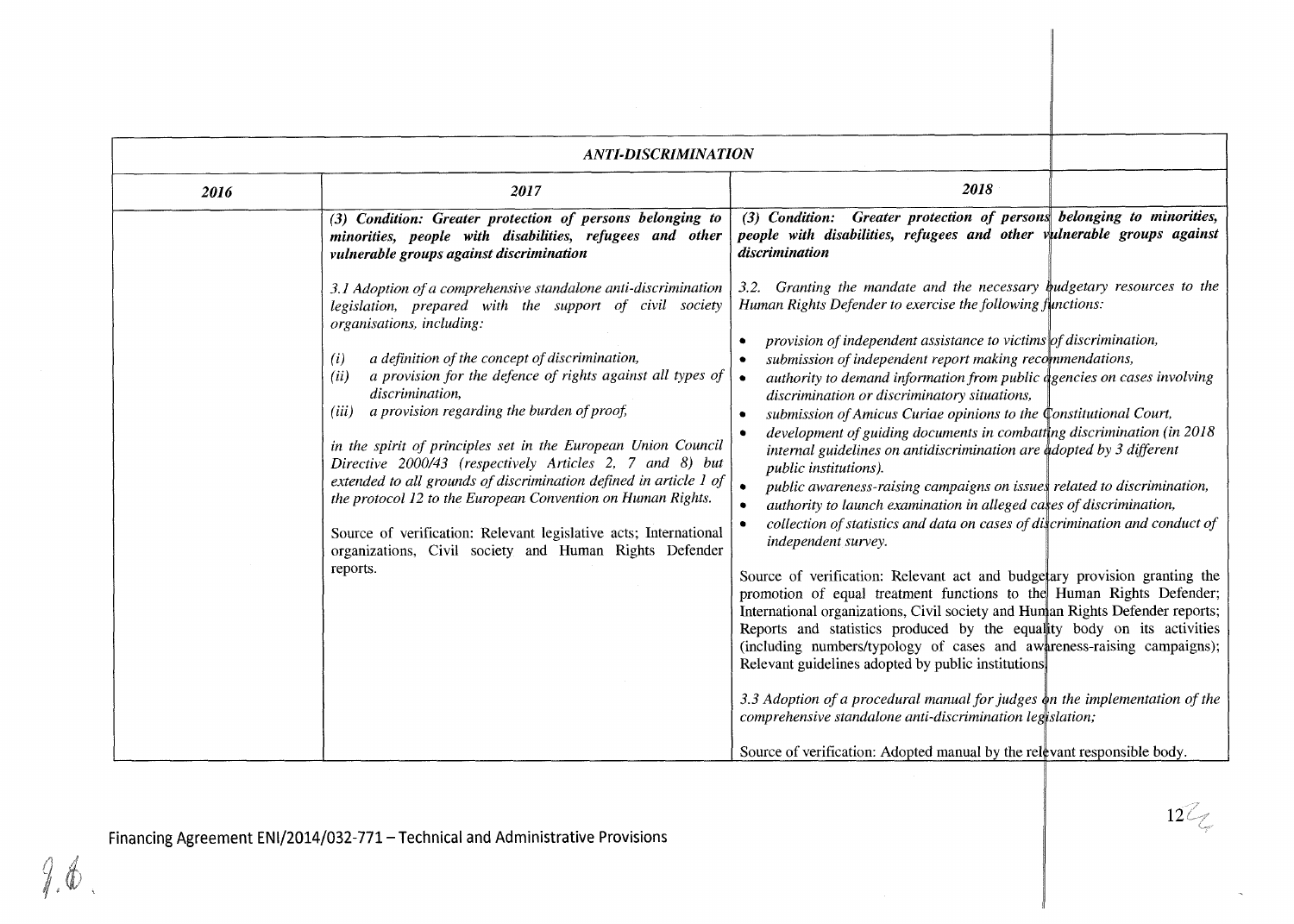| <b>GENDER EQUALITY</b>                                                                                                                                                                                                                                                                                                                                                                                                                 |                                                                                                                                                                                                                                                                                                                                                                                                                                                                                                                                                                                                                                                                                                                                                                                                                                                                                                                                                                                                                                                                                                                                                                       |                                                                                                                                                                                                                                                                                                                                                                                                                                                                                                                                                                                                                                                                                                                                                                                                                                              |                              |  |  |  |  |
|----------------------------------------------------------------------------------------------------------------------------------------------------------------------------------------------------------------------------------------------------------------------------------------------------------------------------------------------------------------------------------------------------------------------------------------|-----------------------------------------------------------------------------------------------------------------------------------------------------------------------------------------------------------------------------------------------------------------------------------------------------------------------------------------------------------------------------------------------------------------------------------------------------------------------------------------------------------------------------------------------------------------------------------------------------------------------------------------------------------------------------------------------------------------------------------------------------------------------------------------------------------------------------------------------------------------------------------------------------------------------------------------------------------------------------------------------------------------------------------------------------------------------------------------------------------------------------------------------------------------------|----------------------------------------------------------------------------------------------------------------------------------------------------------------------------------------------------------------------------------------------------------------------------------------------------------------------------------------------------------------------------------------------------------------------------------------------------------------------------------------------------------------------------------------------------------------------------------------------------------------------------------------------------------------------------------------------------------------------------------------------------------------------------------------------------------------------------------------------|------------------------------|--|--|--|--|
| 2016                                                                                                                                                                                                                                                                                                                                                                                                                                   | 2017                                                                                                                                                                                                                                                                                                                                                                                                                                                                                                                                                                                                                                                                                                                                                                                                                                                                                                                                                                                                                                                                                                                                                                  | 2018                                                                                                                                                                                                                                                                                                                                                                                                                                                                                                                                                                                                                                                                                                                                                                                                                                         |                              |  |  |  |  |
| Condition:<br><b>Effective</b><br>gender equality<br>4)<br>mechanisms and protection of victims of<br>domestic/gender-based violence and abuse                                                                                                                                                                                                                                                                                         | Condition:<br><b>Effective</b><br>(4)<br>gender<br>equality<br>of victims<br>mechanisms and protection<br>of<br>domestic/gender-based violence and abuse                                                                                                                                                                                                                                                                                                                                                                                                                                                                                                                                                                                                                                                                                                                                                                                                                                                                                                                                                                                                              | Condition:<br><b>Effective</b><br>(4)<br>gender<br>mechanisms and protection<br>of<br>domestic/gender-based violence and abuse                                                                                                                                                                                                                                                                                                                                                                                                                                                                                                                                                                                                                                                                                                               | equality<br>victims<br>of    |  |  |  |  |
| 4.1 Adoption of standalone legislation on domestic<br>violence in line with UN Convention on the<br>Elimination of All Forms of Discrimination Against<br>Women (CEDAW) General recommendation No.19<br>and with Council of Europe Convention on<br>preventing and combating violence against women<br>and domestic violence (Istanbul Convention).<br>Source of verification: Relevant legislative act; UN<br>monitoring body report. | 4.2. Establishment of a multi-sectoral referral<br>mechanism to assist victims of domestic and gender-<br>based violence through timely and appropriate<br>support services (medical, social, legal, protective,<br><i>psychological</i> )<br>Source of Verification: Adopted governmental decree<br>concerning the referral mechanism with defined<br>responsibilities of each service; MoLSA reports on the<br>monitoring and coordination of referral processes;<br>International organizations and Civil society reports.<br>4.3. Sign the Council of Europe Convention on<br>preventing and combating violence against women<br>and domestic violence (Istanbul Convention).<br>Source of Verification: Relevant legislative acts and<br>decrees; UN monitoring body reports.<br>4.4. State-funded support centres, covering 3 regions<br>of Armenia and the capital, delivering the following<br>services to at least 750 victims of domestic and<br>gender-based violence: trauma and counselling<br>support, proactive outreach to the victims and their<br>families (including hotline), safe and secure<br>emergency accommodation with access to immediate | 4.5. State-funded support centres, covering all regions<br>of Armenia and the capital, delivering the following<br>services to at least 2000 victims of domestic and<br>gender-based violence: trauma and counselling<br>support, proactive outreach to the victims and their<br>families (including hotline), safe and secure<br>emergency accommodation with access to immediate<br>basic individual needs and governmental services,<br>until the immediate threat is removed <sup>2</sup> .<br>Source of verification: MoLSA reports on the<br>operation of state funded support centres in 2018 (type)<br>of services provided, number of beneficiaries and<br>location); Existence of national hottine services<br>providing information, counselling,<br>preventive services for victims;<br>organizations and Civil society reports. | support and<br>International |  |  |  |  |

 $\frac{13}{6}$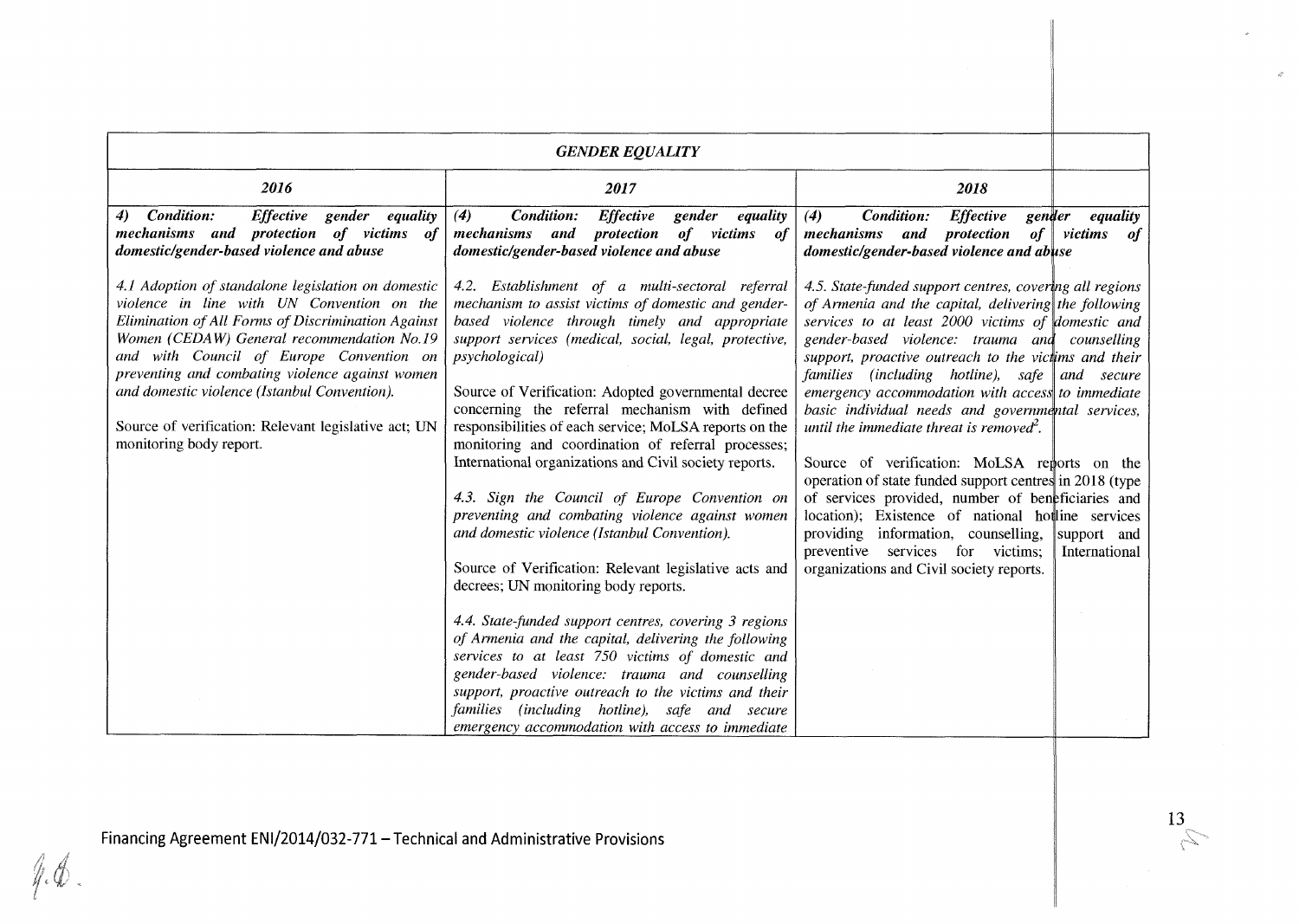| basic individual needs and governmental services,<br>until the immediate threat is removed. $'$                                                                                                                                                                                                                                                                     |  |
|---------------------------------------------------------------------------------------------------------------------------------------------------------------------------------------------------------------------------------------------------------------------------------------------------------------------------------------------------------------------|--|
| Source of verification: MoLSA reports on the<br>operation of state funded support centres in 2017<br>(type of services provided, number of beneficiaries)<br>and location); Existence of national hotline services<br>providing information, counselling, support and<br>preventive services for victims; International<br>organizations and Civil society reports. |  |

 $<sup>2</sup>$  This should not be read as implying at least 2000 victims need to have benefitted from all of the enumerated services.</sup> <sup>1</sup>This should not be read as implying at least 2000 victims need to have benefitted from all of the enumerated services.

**Financing Agreement ENI/2014/032-771-Technical and Administrative Provisions** 

 $\frac{14}{3}$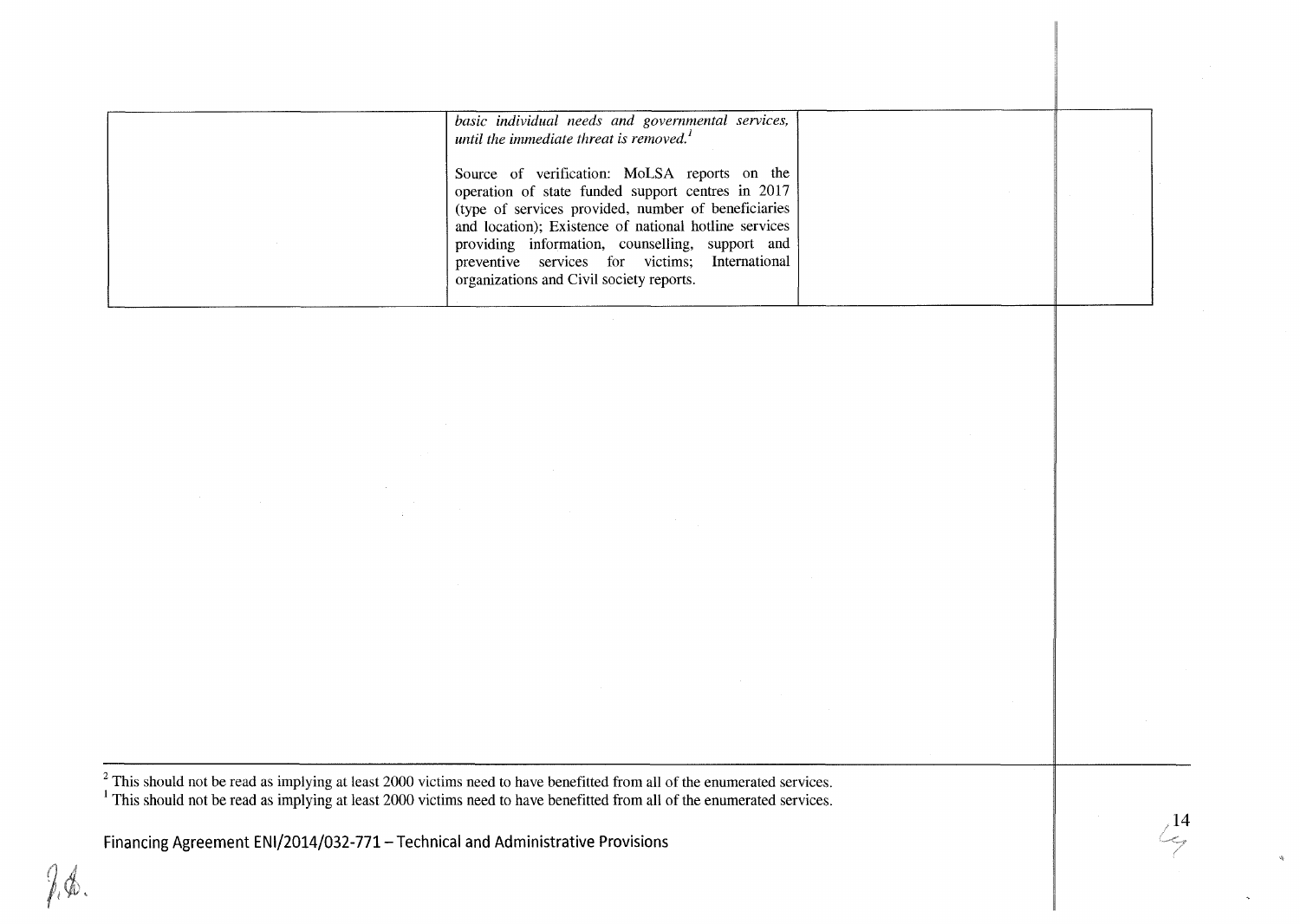| <b>CHILD PROTECTION</b>                                                                                                                                                                                                                                                                                                                                                                                                                                                                                                                                                                                                                                                               |                                                                                                                                                                                                                                                                                                                                                                                                                                                                                                                                                                                                                                      |                                                                                                                                                                                                                                                                                                                                                                                                                                                                                                                                                                                                                                                                                        |  |  |  |  |  |
|---------------------------------------------------------------------------------------------------------------------------------------------------------------------------------------------------------------------------------------------------------------------------------------------------------------------------------------------------------------------------------------------------------------------------------------------------------------------------------------------------------------------------------------------------------------------------------------------------------------------------------------------------------------------------------------|--------------------------------------------------------------------------------------------------------------------------------------------------------------------------------------------------------------------------------------------------------------------------------------------------------------------------------------------------------------------------------------------------------------------------------------------------------------------------------------------------------------------------------------------------------------------------------------------------------------------------------------|----------------------------------------------------------------------------------------------------------------------------------------------------------------------------------------------------------------------------------------------------------------------------------------------------------------------------------------------------------------------------------------------------------------------------------------------------------------------------------------------------------------------------------------------------------------------------------------------------------------------------------------------------------------------------------------|--|--|--|--|--|
| 2016                                                                                                                                                                                                                                                                                                                                                                                                                                                                                                                                                                                                                                                                                  | 2017                                                                                                                                                                                                                                                                                                                                                                                                                                                                                                                                                                                                                                 | 2018                                                                                                                                                                                                                                                                                                                                                                                                                                                                                                                                                                                                                                                                                   |  |  |  |  |  |
| (5) Condition: Improved child protection system<br>including deinstitutionalisation of children                                                                                                                                                                                                                                                                                                                                                                                                                                                                                                                                                                                       | Condition: Improved child protection system<br>(5)<br>including deinstitutionalisation of children                                                                                                                                                                                                                                                                                                                                                                                                                                                                                                                                   | Condition: Improved child protection system<br>(5)<br>including deinstitutionalisation of children                                                                                                                                                                                                                                                                                                                                                                                                                                                                                                                                                                                     |  |  |  |  |  |
| 5.1 Adopt legal framework governing the delivery,<br>access, and funding for community based services<br>for children with disabilities. This process will<br>actively involve organizations representing children<br>with disabilities $(CWDs)$ and will be in line with the<br>Common European Guidelines on the Transition<br>from Institutional to Community-Based Care and<br>UN Guidelines for alternative care for children.<br>Source of Verification: Relevant legislative acts and<br>regulatory framework for delivery, access and<br>funding of community based services for children<br>disabilities;<br><b>CWDs</b><br>representative<br>with<br>organizations reports. | 5.2. State funded community-based support centres<br>with trained specialists provides services to children<br>with disabilities and their families, by way of<br>coordinated and integrated child centred and child<br>rights based approaches covering access to health<br>care, medical rehabilitation, development and<br>education support, access to extra-curricular and<br>leisure activities, development of independent living<br>skills, provision of family strengthening and support<br>services including respite care, covering at least 30%<br>of registered children with disabilities in all Marzes<br>of Armenia. | 5.3. State funded community-based support centres<br>with trained specialists provides services to children<br>with disabilities and their families, by way of<br>coordinated and integrated child centred and child<br>rights based approaches covering access to health<br>care, medical rehabilitation, development and<br>education support, access to extra-curricular and<br>leisure activities, development of independent living<br>skills, provision of family strengthening and support<br>services including respite care, covering at least 50%<br>of registered children with disabilities in all Marzes of<br>Armenia.<br>Standards, indicators and tools and systems of |  |  |  |  |  |
|                                                                                                                                                                                                                                                                                                                                                                                                                                                                                                                                                                                                                                                                                       | Source of Verification: MoLSA reports on the<br>operation of state funded community based support<br>centres in 2017 (type of services, number of children<br>and families assisted and their location).                                                                                                                                                                                                                                                                                                                                                                                                                             | monitoring and evaluation are in place. Systems are<br>effectively regulated and independently monitored,<br>ensuring accessible, quality, child-sensitive services<br>and care for all children.                                                                                                                                                                                                                                                                                                                                                                                                                                                                                      |  |  |  |  |  |
|                                                                                                                                                                                                                                                                                                                                                                                                                                                                                                                                                                                                                                                                                       | Baseline: Number of registered children with<br>disabilities as of January 2015 is 8,000.                                                                                                                                                                                                                                                                                                                                                                                                                                                                                                                                            | Source of Verification: MoLSA reports on the<br>operation of state funded community based support<br>centres in 2018 (type of services, number of children<br>and families assisted and their location).                                                                                                                                                                                                                                                                                                                                                                                                                                                                               |  |  |  |  |  |
|                                                                                                                                                                                                                                                                                                                                                                                                                                                                                                                                                                                                                                                                                       |                                                                                                                                                                                                                                                                                                                                                                                                                                                                                                                                                                                                                                      | Baseline: Number of registered children<br>with<br>disabilities as of January 2015 is 8,000.                                                                                                                                                                                                                                                                                                                                                                                                                                                                                                                                                                                           |  |  |  |  |  |

Financing Agreement ENI/2014/032-771 - Technical and Administrative Provisions

 $9.4$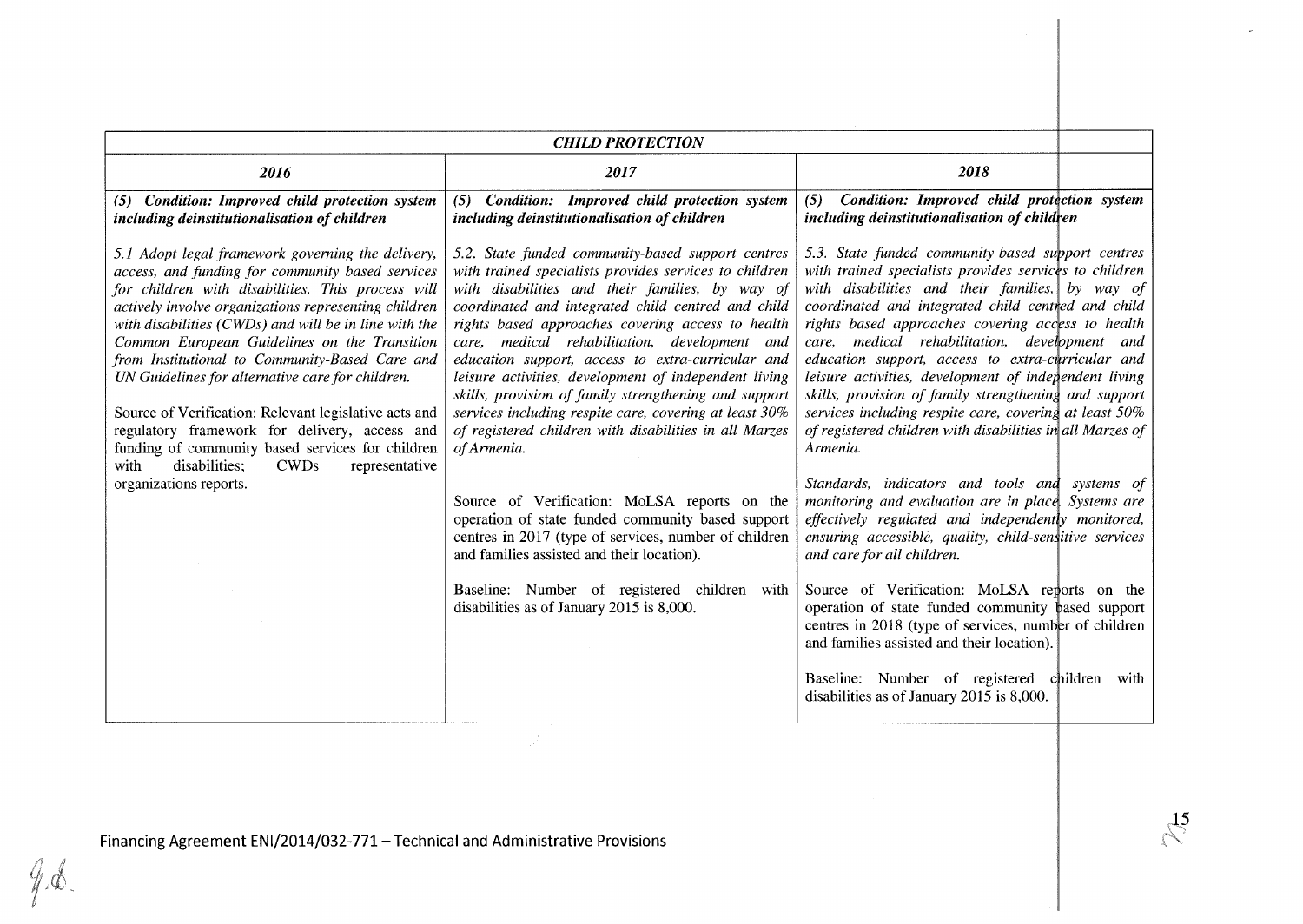### **5. Modalities of assessment of performance in the case of variable tranches**

The programme foresees the payment of four annual instalments. For the first instalment, a fixed tranche can be paid upon compliance with the General Conditions (as detailed in section above). Once compliance with the General Conditions has been positively assessed by the Commission, the variable tranches (instalment 2, 3 and 4) will be assessed and paid according to the level of compliance with each of the Specific Conditions.

There are three possible levels of compliance:

- **i)** Full compliance, which will result in a disbursement decision of the Commission amounting to the full corresponding quota;
- ii) Partial but significant compliance, which will result in a disbursement decision of the Commission amounting to half of the corresponding quota;
- **Hill iii**) Insufficient or no compliance, which will result in a no disbursement decision of the Commission.

In the event that more indicators are grouped under the same specific condition:

- Full compliance corresponds to all indicators under such specific condition being fully met;
- Partial but significant compliance corresponds to more than half of all the indicators under such specific condition being fully met;
- Insufficient or no compliance corresponds to half or less than half of all the indicators under such specific condition being fully met.

In duly justified cases and following a duly-substantiated request submitted by the competent authorities to the Commission, compliance might be re-assessed during the review of the immediately subsequent annual instalment, eventually allowing for the payment of the corresponding unpaid amount (s). Funds withheld for lack of compliance will be lost at the end of the Programme.

In any case, the final decision on the degree of compliance and on any type of tranche disbursement rests with the Commission.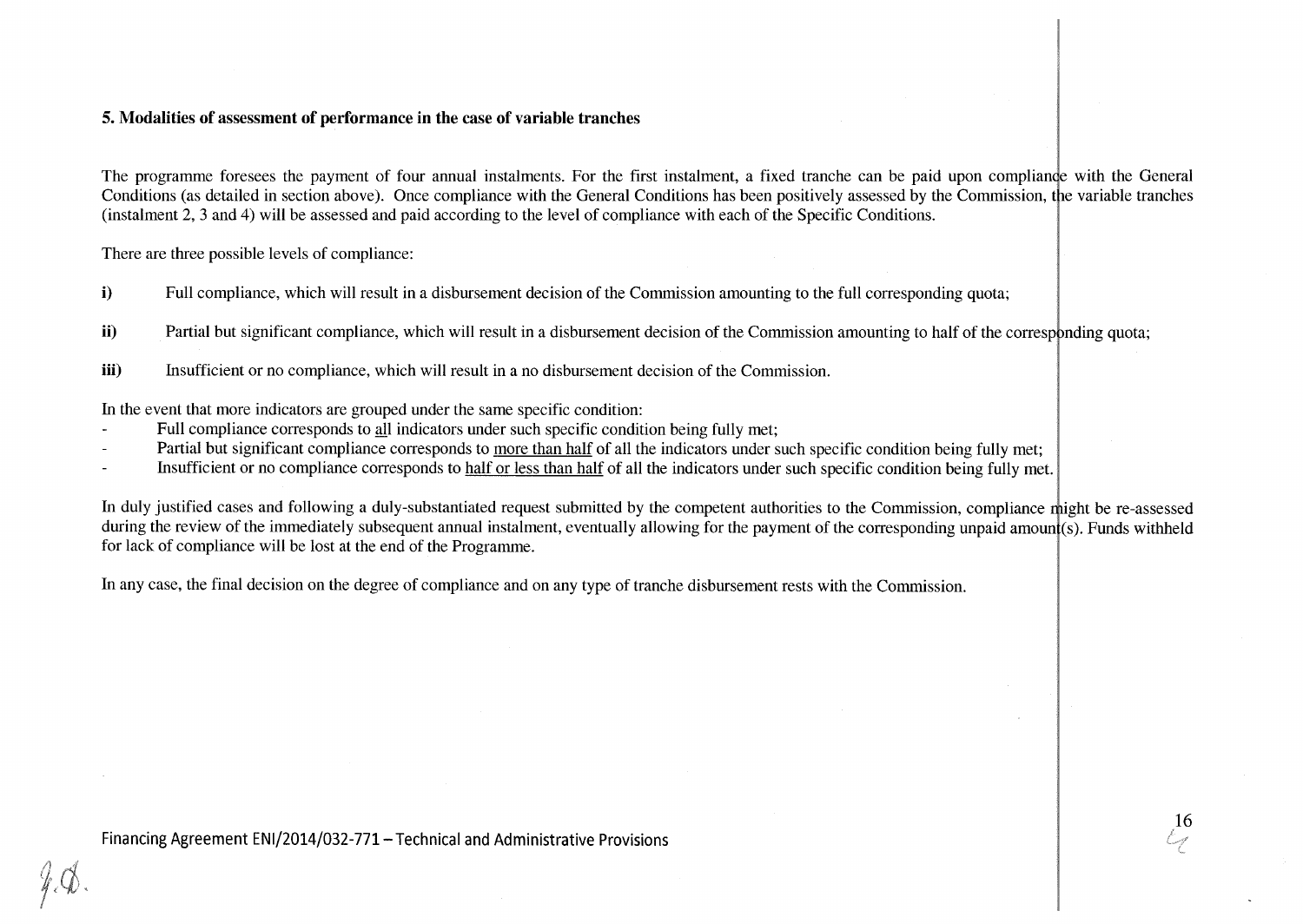|                                                                                                                                                                             | 1st<br>instalment<br>(fixed<br>tranche) | 2nd instalment<br>(variable tranche) |                                | 3rd instalment<br>(variable tranche) |                                | 4th instalment<br>(variable tranche) |                                | Total  |
|-----------------------------------------------------------------------------------------------------------------------------------------------------------------------------|-----------------------------------------|--------------------------------------|--------------------------------|--------------------------------------|--------------------------------|--------------------------------------|--------------------------------|--------|
| Percentage and amount (in EUR million);<br>maximum values (assuming full and timely<br>compliance)                                                                          | Fixed tranche                           | $%$ of<br>total<br>instalment        | maximum<br>amount<br>(EUR mln) | $%$ of<br>total<br>instalment        | maximum<br>amount<br>(EUR mln) | $%$ of<br>total<br>instalment        | maximum<br>amount (EUR<br>mln) | amount |
| <b>TOTAL</b>                                                                                                                                                                | 0.5                                     |                                      |                                |                                      |                                |                                      |                                | 11     |
| <b>Fixed tranches</b>                                                                                                                                                       | œ                                       |                                      |                                |                                      |                                |                                      |                                | 03     |
| Variable tranches                                                                                                                                                           | n                                       | mw                                   | 25                             | noz                                  | E                              | mme.                                 | B                              | IIIS   |
| (1) Enhanced electoral system                                                                                                                                               | $\pmb{0}$                               | 20%                                  | 0.5                            | 0%                                   | $\bf{0}$                       | $0\%$                                | $\bf{0}$                       |        |
| (1.1.) Criminal code amendment<br>$(1.2.)$ Electoral code amendments                                                                                                        | $\boldsymbol{0}$                        | 20%                                  | 0.5                            | $0\%$                                | $\boldsymbol{0}$               | $0\%$                                | $\theta$                       | 0.5    |
| (2) Protection from torture                                                                                                                                                 | $\mathbf{0}$                            | 40%                                  | т                              | 25%                                  | T                              | 12.5%                                | 0.5                            |        |
| $(2.1.)$ Definition of torture                                                                                                                                              |                                         |                                      |                                |                                      |                                |                                      |                                |        |
| (2.2.) Legislative provisions on confessions                                                                                                                                | $\Omega$                                | 40%                                  |                                | $0\%$                                | $\boldsymbol{0}$               | $0\%$                                | $\theta$                       |        |
| (2.3.) Requirement and procedures on<br>recording interrogations                                                                                                            | $\theta$                                | $0\%$                                | $\boldsymbol{0}$               | 25%                                  | 1                              | $0\%$                                | $\overline{0}$                 | 2.5    |
| $(2.4.)$ Independent oversight of all police<br>facilities                                                                                                                  |                                         |                                      |                                |                                      |                                |                                      |                                |        |
| (2.5.) Recording of interrogations in 10 pilot<br>police stations                                                                                                           | $\mathbf{0}$                            | $0\%$                                | $\overline{0}$                 | $0\%$                                | $\mathbf{0}$                   | 12.5%                                | 0.5                            |        |
| (3) Greater protection of persons<br>belonging to minorities, people with<br>disabilities, refugees and other minorities<br>and vulnerable groups against<br>discrimination | $\bf{0}$                                | 0%                                   | $\mathbf{0}$                   | 25%                                  | I.                             | 12.5%                                | 0.5                            | 1.5    |
| (3.1.) Comprehensive anti-discrimination<br>legislation                                                                                                                     | $\theta$                                | $0\%$                                | $\boldsymbol{0}$               | 25%                                  | 1                              | $0\%$                                | $\theta$                       |        |
| (3.2.) Human Rights Defender                                                                                                                                                | $\theta$                                | $0\%$                                | $\bf{0}$                       | $0\%$                                | $\boldsymbol{0}$               | 12.5%                                | 0.5                            |        |
| (3.3) Procedural manual for judges                                                                                                                                          |                                         |                                      |                                |                                      |                                |                                      |                                |        |
| (4) Effective gender equality and<br>protection of victims of domestic/gender                                                                                               | $\bf{0}$<br>aanna                       | 20%                                  | 0.5                            | 25%                                  | J.                             | 37.5%                                | 1.5                            | А      |

Financing Agreement ENI/2014/032-771 - Technical and Administrative Provisions

 $\frac{17}{5}$ 

 $\pmb{\delta}$